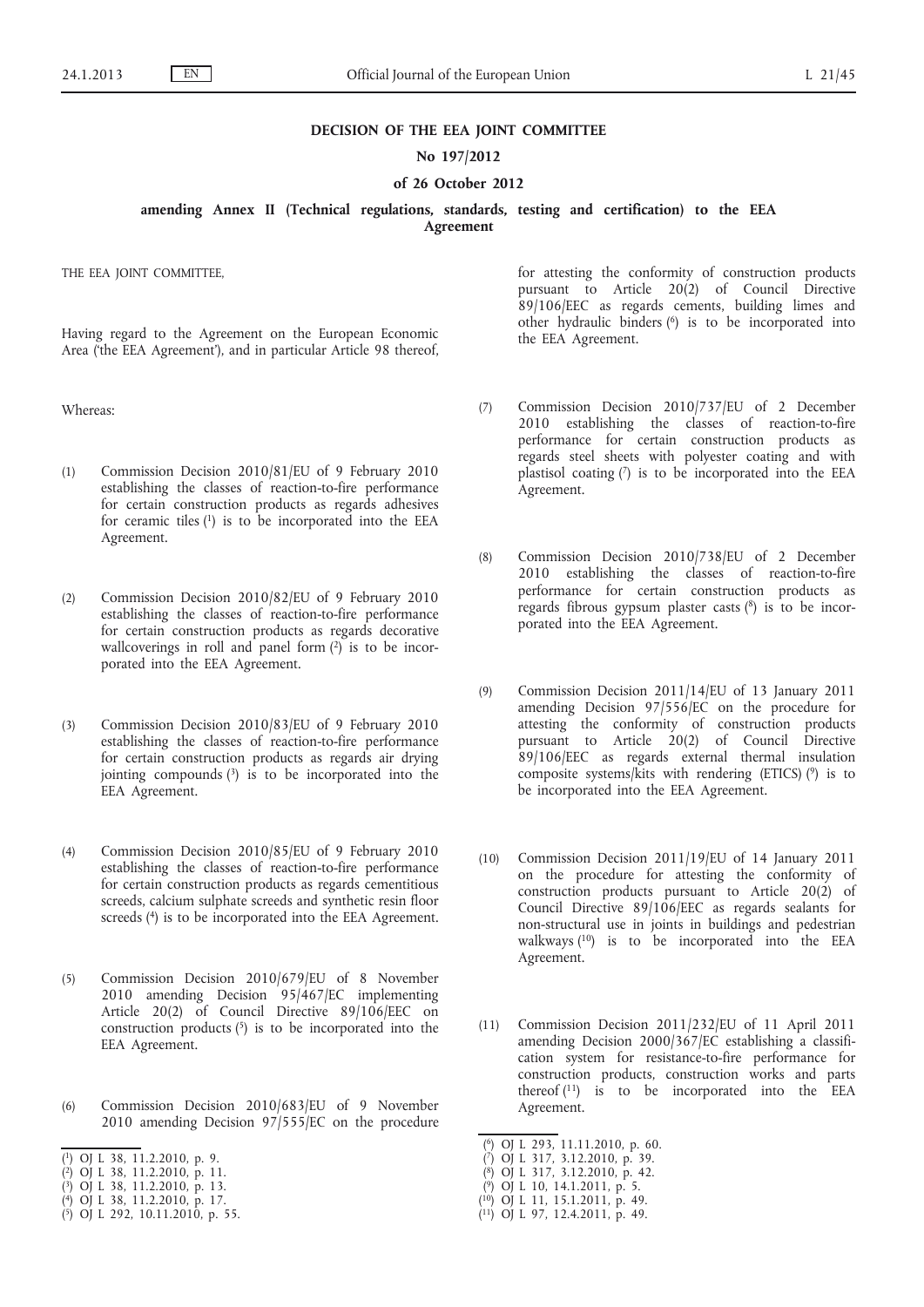- (12) Commission Decision 2011/246/EU of 18 April 2011 amending Decision 1999/93/EC on the procedure for attesting the conformity of construction products pursuant to Article 20(2) of Council Directive 89/106/EEC as regards doors, windows, shutters, blinds, gates and related building hardware (1) is to be incorporated into the EEA Agreement.
- (13) Commission Decision 2011/284/EU of 12 May 2011 on the procedure for attesting the conformity of construction products pursuant to Article 20(2) of Council Directive 89/106/EEC as regards power, control and communication cables  $(2)$  is to be incorporated into the EEA Agreement.
- (14) Commission Implementing Decision 2012/201/EU of 26 March 2012 amending Decision 98/213/EC on the procedure for attesting the conformity of construction products pursuant to Article 20(2) of Council Directive 89/106/EEC as regards internal partition kits  $(3)$  is to be incorporated into the EEA Agreement.
- (15) Commission Implementing Decision 2012/202/EU of 29 March 2012 amending Decision 1999/94/EC on the procedure for attesting the conformity of construction products pursuant to Article 20(2) of Council Directive 89/106/EEC as regards precast normal/ lightweight/autoclaved aerated concrete products (4) is to be incorporated into the EEA Agreement.
- (16) Annex II to the EEA Agreement should therefore be amended accordingly,

HAS ADOPTED THIS DECISION:

#### *Article 1*

Chapter XXI of Annex II to the EEA Agreement shall be amended as follows:

(1) the following shall be added in the 10th indent (Commission Decision 95/467/EC) of point 1 (Council Directive 89/106/EEC):

', as amended by:

- — **32010 D 0679**: Commission Decision 2010/679/EU of 8 November 2010 (OJ L 292, 10.11.2010, p. 55).';
- (2) the following shall be added in the 18th indent (Commission Decision 97/555/EC) of point 1 (Council Directive 89/106/EEC):
- ( 1) OJ L 103, 19.4.2011, p. 114.
- ( 2) OJ L 131, 18.5.2011, p. 22.
- ( 3) OJ L 109, 21.4.2012, p. 20.
- ( 4) OJ L 109, 21.4.2012, p. 22.

', as amended by:

- — **32010 D 0683**: Commission Decision 2010/683/EU of 9 November 2010 (OJ L 293, 11.11.2010, p. 60).';
- (3) the following shall be added in the 19th indent (Commission Decision 97/556/EC) of point 1 (Council Directive 89/106/EEC):

', as amended by:

- — **32011 D 0014**: Commission Decision 2011/14/EU of 13 January 2011 (OJ L 10, 14.1.2011, p. 5).';
- (4) the following shall be added in the 25th indent (Commission Decision 98/213/EC) of point 1 (Council Directive 89/106/EEC):

', as amended by:

- — **32012 D 0201**: Commission Implementing Decision 2012/201/EU of 26 March 2012 (OJ L 109, 21.4.2012, p. 20).';
- (5) the following shall be added in the 40th indent (Commission Decision 1999/93/EC) of point 1 (Council Directive 89/106/EEC):

', as amended by:

- — **32011 D 0246**: Commission Decision 2011/246/EU of 18 April 2011 (OJ L 103, 19.4.2011, p. 114).';
- (6) the following shall be added in the 41st indent (Commission Decision 1999/94/EC) of point 1 (Council Directive 89/106/EEC):

', as amended by:

- — **32012 D 0202**: Commission Implementing Decision 2012/202/EU of 29 March 2012 (OJ L 109, 21.4.2012, p. 22).';
- (7) the following shall be added in the 49th indent (Commission Decision 2000/367/EC) of point 1 (Council Directive 89/106/EEC):

', as amended by:

— **32011 D 0232**: Commission Decision 2011/232/EU of 11 April 2011 (OJ L 97, 12.4.2011, p. 49).';